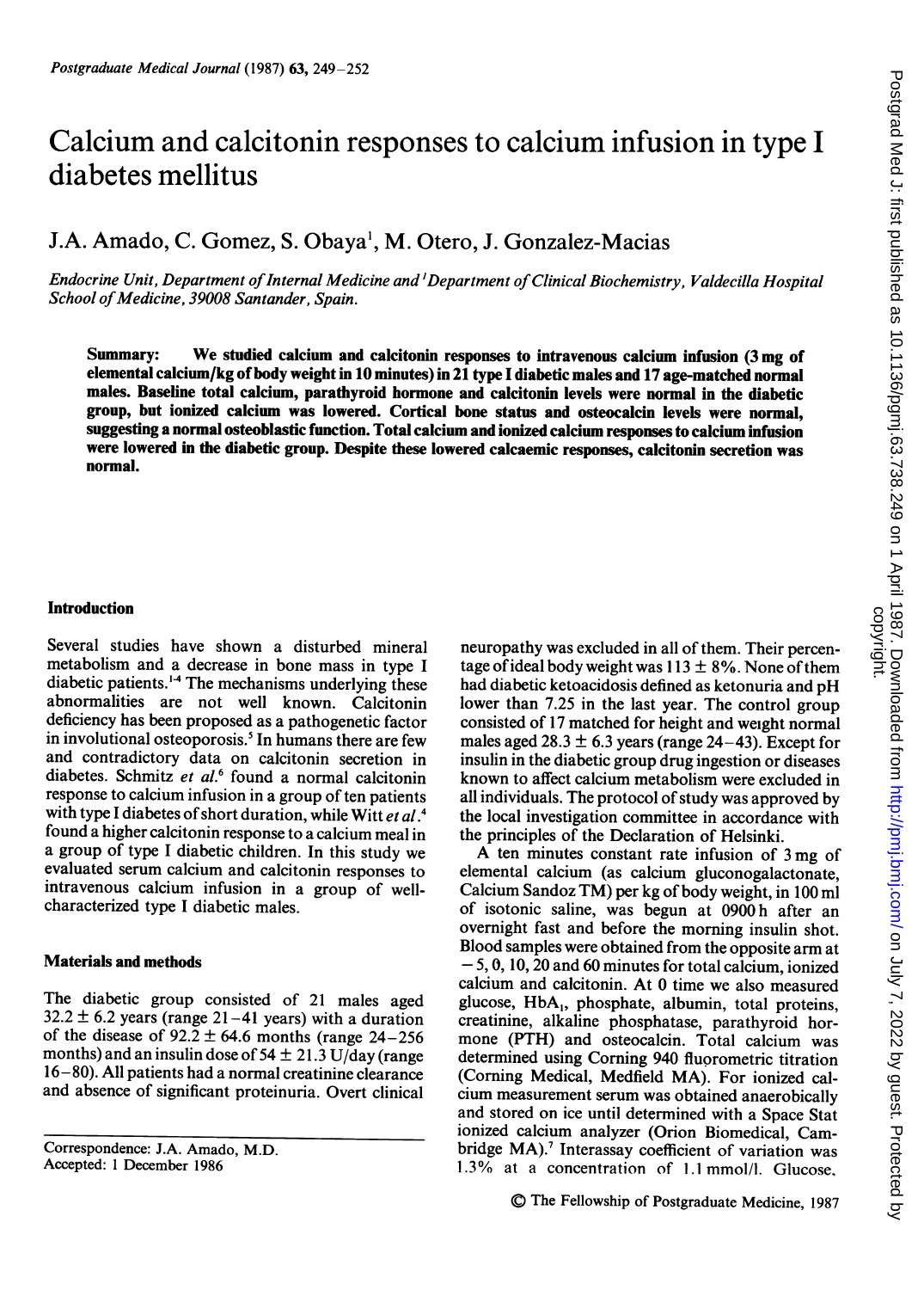phosphate, albumin, total proteins, alkaline phosphatase and creatinine were measured by Autoanalyzer (Technicon Corp., Terrytown NY). Total HbA, was measured by chromatography (Isolab). Calcitonin, carboxyterminal PTH and osteocalcin were measured by direct RIA using kits furnished by Immunonuclear Corp., Stillwater MN. Intraassay and interassay coefficients of variation were respectively 5% and 14% for calcitonin, 4.5% and 13.3% for carboxyterminal PTH, and 6% and 8.6% for osteocalcin.

Cortical bone status was assessed as the ratio of cortical area (CA) to total area (TA) at the midpoint of the second metacarpal of the right hand.<sup>8</sup>

Results are given as mean ± standard deviation. Statistical analysis was done using Student's test or Mann-Whitney's U test when appropriate, and lineal correlation coefficient. Results were considered significant if  $P < 0.05$ .

## **Results**

Table <sup>I</sup> shows fasting blood and cortical bone status studies. No significant differences were found for any parameter, apart from glucose and HbA,. CA/TA was normal in the diabetic group.

Table II shows the responses to the calcium infusion. Baseline total calcium and calcitonin were normal in the diabetic group, but ionized calcium was significantly lower ( $P < 0.05$ ). After calcium infusion total calcium and ionized calcium were lower in the diabetic group. Likewise maximal increase in total and ionized calcium (calcium at 10 minutes minus calcium at 0 minutes) was lower in the diabetic group. Calcitonin response in the diabetic group was normal. We found no significant correlation between baseline glucose or HbA<sub>1</sub> and baseline or stimulated calcitonin. No correlation was found either between duration of the disease or CA/TA and calcitonin response.<br> **Discussion**  $\$ glucose or HbA, and baseline or stimulated calcitonin. No correlation was found either between duration of the disease or CA/TA and calcitonin response.

## **Discussion**

Calcium homeostasis seems to be abnormal in human diabetes mellitus, $^{14}$  despite some negative reports.<sup>9</sup> In this study we found normal levels of total calcium, phosphate, alkaline phosphatase, osteocalcin and PTH in <sup>a</sup> group of diabetic males, but ionized calcium PTH in a group of diabetic males, but ionized calcium  $\frac{\text{...}}{\text{...}}$  was lowered, in accordance with a recent report by  $\frac{\text{...}}{\text{...}}$  Fogh-Andersen *et al*.<sup>10</sup> A low ionized calcium despite a  $\frac{\text{...}}{\text{...}}$ Fogh-Andersen et al.'0 A low ionized calcium despite <sup>a</sup> normal total calcium may be due to increased calciumbinding properties of diabetic blood. Factors responsible for this are unknown.<sup>10</sup> In spite of a lowered ionized calcium, carboxyterminal PTH was normal. This agrees with previous reports of normal to lowered PTH levels in diabetes. $^{1,9-12}$  The lack of measurable response of the parathyroids to the lowered ionized calcium is unexplained though in this study we have not measured intact PTH, the most sensitive way of evaluating parathyroid gland function. Hypomagnesaemia, a frequent finding in diabetes, may be responsible.'2 Regrettably in this study we did not measure magnesium levels.

Osteopaenia, as assessed by photon absorptiometry, is found in diabetic patients of short duration (McNair *et al.*<sup>1</sup>) but in our group of patients cortical bone measured by CA/TA was normal. This could be due to the lower sensitivity of this method as compared to the other, or to the small number of patients studied. copyright.

Table <sup>I</sup> Biochemical characterization of diabetic patients and control subjects

| Osteocalcin or bone Gla-protein is one of the most<br>bundant proteins in the skeleton and it is synthesized<br>abetic patients and control subjects<br>abetic patients and control subjects<br>controls significance<br>5. 5.4 + 0.64 P < 0.<br>Table I<br>Biochemical characterization of diabetic patients and control subjects |                                        |                      |                 |                |  |  |  |  |  |  |
|------------------------------------------------------------------------------------------------------------------------------------------------------------------------------------------------------------------------------------------------------------------------------------------------------------------------------------|----------------------------------------|----------------------|-----------------|----------------|--|--|--|--|--|--|
|                                                                                                                                                                                                                                                                                                                                    |                                        | Diabetic<br>patients |                 |                |  |  |  |  |  |  |
|                                                                                                                                                                                                                                                                                                                                    | Glucose (mmol/l)                       | $9.8 \pm 5.5$        | $5.4 \pm 0.64$  | P < 0.01       |  |  |  |  |  |  |
|                                                                                                                                                                                                                                                                                                                                    | $HbA_1(\%)$                            | $11.9 \pm 3.1$       | $8.44 \pm 1.32$ | P < 0.001      |  |  |  |  |  |  |
|                                                                                                                                                                                                                                                                                                                                    | Inorganic phosphate (mmol/l)           | $1.20 \pm 0.26$      | $1.13 \pm 0.11$ | <b>NS</b>      |  |  |  |  |  |  |
|                                                                                                                                                                                                                                                                                                                                    | Total calcium (mmol/l)                 | $2.25 \pm 0.12$      | $2.17 \pm 0.09$ | <b>NS</b>      |  |  |  |  |  |  |
|                                                                                                                                                                                                                                                                                                                                    | Ionized calcium (mmol/l)               | $1.17 \pm 0.02$      | $1.13 \pm 0.04$ | P < 0.05       |  |  |  |  |  |  |
|                                                                                                                                                                                                                                                                                                                                    | Albumin $(g/l)$                        | $41.9 \pm 3.4$       | $43.2 \pm 3.5$  | <b>NS</b>      |  |  |  |  |  |  |
|                                                                                                                                                                                                                                                                                                                                    | Total proteins $(g/l)$                 | $65.6 \pm 3.5$       | $66.9 \pm 3.4$  | <b>NS</b>      |  |  |  |  |  |  |
|                                                                                                                                                                                                                                                                                                                                    | $\gamma$ glutamyl transpeptidase (U/l) | $23.1 \pm 18.5$      | $21.2 \pm 11$   | <b>NS</b>      |  |  |  |  |  |  |
|                                                                                                                                                                                                                                                                                                                                    | Alkaline phosphatase $(U/I)$           | $79.6 \pm 21.4$      | $60.6 \pm 15.2$ | 0.05 < P < 0.1 |  |  |  |  |  |  |
|                                                                                                                                                                                                                                                                                                                                    | Creatinine $(\mu \text{mol/l})$        | $80.4 \pm 13.2$      | $86.6 \pm 13.2$ | <b>NS</b>      |  |  |  |  |  |  |
|                                                                                                                                                                                                                                                                                                                                    | $PTH (\mu g/l)$                        | $0.48 \pm 0.20$      | $0.47 \pm 0.24$ | <b>NS</b>      |  |  |  |  |  |  |
|                                                                                                                                                                                                                                                                                                                                    | Osteocalcin $(\mu g/l)$                | $3.55 \pm 1.13$      | $3.79 \pm 1.43$ | <b>NS</b>      |  |  |  |  |  |  |
|                                                                                                                                                                                                                                                                                                                                    | CA/TA                                  | $0.8 \pm 0.09$       | $0.78 \pm 0.06$ | <b>NS</b>      |  |  |  |  |  |  |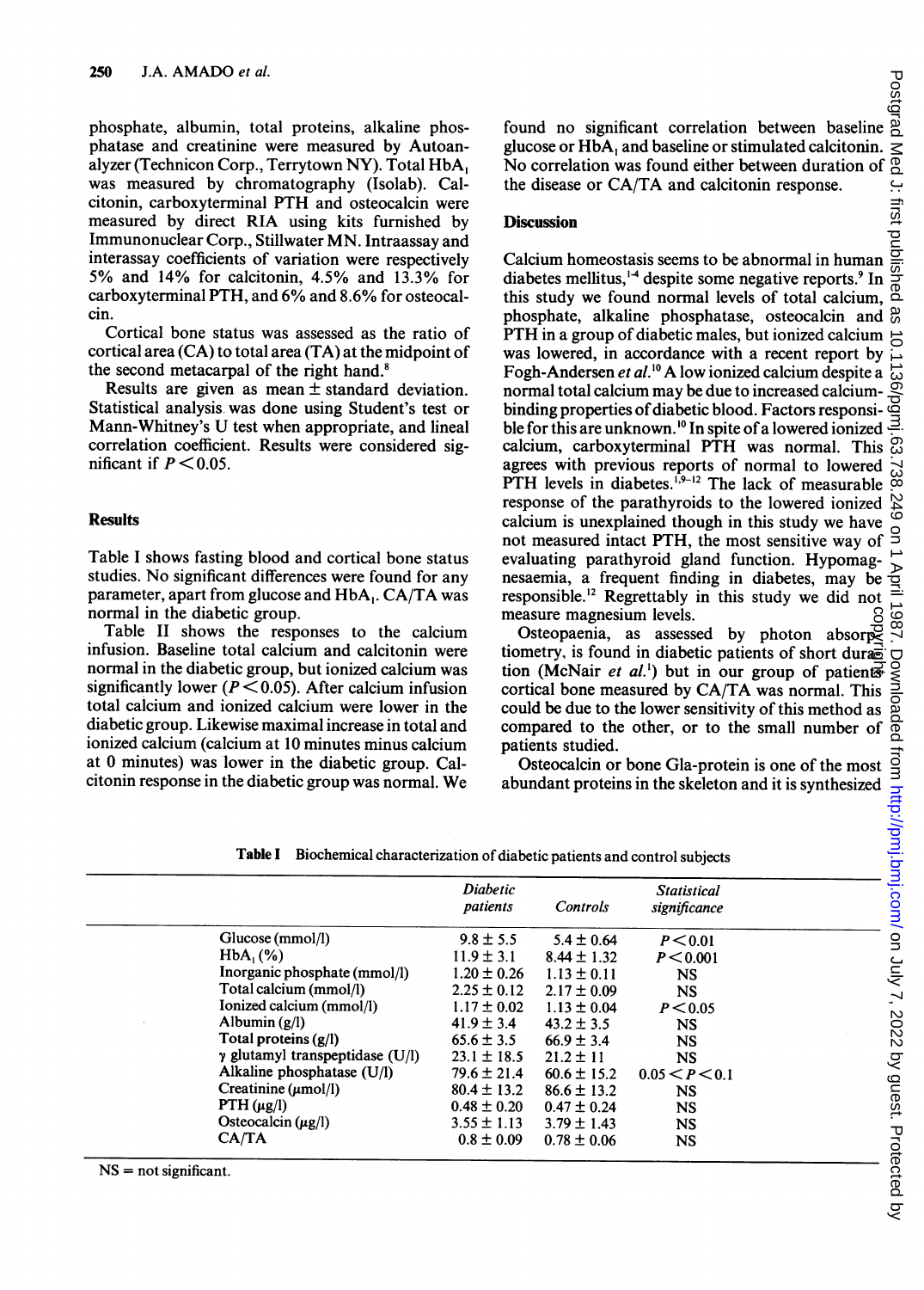|                          | Time (minutes)  |                  |                  |                 |                 |                 |  |
|--------------------------|-----------------|------------------|------------------|-----------------|-----------------|-----------------|--|
|                          | $-5$            | 0                | 10               | 20              | 60              | increase        |  |
| Total calcium (mmol/l)   |                 |                  |                  |                 |                 |                 |  |
| Controls                 | $2.25 \pm 0.12$ | $2.19 \pm 0.080$ | $2.70 \pm 0.13$  | $2.52 \pm 0.10$ | $2.41 \pm 0.10$ | $0.52 \pm 0.12$ |  |
| Diabetic patients        | $2.17 \pm 0.09$ | $2.13 \pm 0.10$  | $2.54 \pm 0.13$  | $2.42 \pm 0.11$ | $2.32 \pm 0.10$ | $0.40 \pm 0.08$ |  |
| Statistical significance | <b>NS</b>       | NS               | < 0.01           | $0.01$          | < 0.01          | < 0.01          |  |
| Ionized calcium (mmol/l) |                 |                  |                  |                 |                 |                 |  |
| Controls                 | $1.17 \pm 0.02$ | $1.16 \pm 0.05$  | $1.46 \pm 0.06$  | $1.34 \pm 0.03$ | $1.26 \pm 0.05$ | $0.30 \pm 0.06$ |  |
| Diabetic patients        | $1.13 \pm 0.04$ | $1.12 \pm 0.04$  | $1.36 \pm 0.05$  | $1.29 \pm 0.05$ | $1.23 \pm 0.05$ | $0.22 \pm 0.04$ |  |
| Statistical significance | < 0.05          | < 0.05           | < 0.001          | $0.01$          | NS              | < 0.05          |  |
| Calcitonin (ng/l)        |                 |                  |                  |                 |                 |                 |  |
| Controls                 | $50.3 \pm 14.3$ | $50.8 \pm 21.6$  | $95.5 \pm 43.5$  | $59.1 \pm 27.9$ | $54.4 \pm 19.6$ | $44.5 \pm 37.2$ |  |
| Diabetic patients        | $52.4 \pm 26.3$ | $53.4 \pm 27$    | $115.4 \pm 53.4$ | $81.1 \pm 32.3$ | $58.7 \pm 26.5$ | $64.9 \pm 61.5$ |  |
| Statistical significance | <b>NS</b>       | NS               | NS               | NS              | <b>NS</b>       | NS              |  |

Table II Total and ionized calcium and calcitonin responses to calcium infusion in diabetic patients and control subjects

 $NS = not$  significant

selectively by osteoblasts. A small fraction of newly synthesized protein is released directly into the blood, so serum osteocalcin levels reflect the amount of osteoblastic activity in the bone.'3 Our finding of normal levels of serum osteocalcin suggests that osteoblastic function is normal in diabetes and that high levels of alkaline phosphatase found in some diabetic patients are of hepatic rather than bony origin.<sup>14</sup>

Total calcium and ionized calcium reached lower levels in diabetics than in normals after calcium infusion. Although the lowered baseline ionized calcium levels may have contributed to this finding, the maximal increase was significantly lower in diabetics, suggesting that there is a lowered calcaemic response in diabetes. This could be due to renal hypercal-

ciuria.3" Baseline calcitonin levels were normal in accordance with other studies.<sup>6,9</sup> Despite the lowered calcaemic response, calcitonin levels increased normally, as previously reported in a smaller group of recently diagnosed patients.<sup>6</sup> The degree of metabolic control as measured by glucose and HbA, or duration of the disease did not influence calcitonin response. In this group of type <sup>I</sup> diabetic patients calcitonin secretion was normal.

#### Acknowledgements

The authors express their gratitude to Ms Blanca Paule, Ms Concepci6n Renteria and Ms Isabel Villa for their technical assistance.

#### References

- 1. McNair, P., Madsbad, S., Christiansen, C., Faber, O.K., Transbol, I. & Binder, C. Osteopenia in insulin treated diabetes mellitus. Its relation to age at onset, sex and duration of disease. Diabetologia 1978, 15: 87-90.
- 2. Levin, M.E., Boisseau, V.C. & Avioli, L.V. Effects of diabetes mellitus on bone mass in juvenile and adult onset diabetes. N Engl J Med 1976, 294: 241-245.
- 3. Raskin, P., Stevenson, M.R.M., Barilla, D.E. & Pak, C.Y.C. The hypercalciuria of diabetes mellitus: its amelioration with insulin. Clin Endocrinol (Oxf) 1978, 9: 329-335.
- 4. Witt, M.F., Morimoto, S., White, N.H., Santiago, J.V. & Avioli, L.V. (1983). Defective cortical bone remodeling in insulin dependent diabetes mellitus. Abstract. Calcif Tissue Int 1983, 35: 678.
- 5. Taggart, H. McA., Chestnut III, C.H., Ivey, J.L.,

Baylink, D.J., Sinson, K., Huber, M.B. & Roos, B.A. Deficient calcitonin response to calcium stimulation in postmenopausal osteoporosis? Lancet 1982, i: 475-477.

- 6. Schmitz, D., Christiansen, C.K., Christensen, S.E. & Emmertsen, K. Basal and calcium stimulated serum calcitonin in insulin-dependent diabetics. Horm Metab Res 1984, 16: 100-101.
- 7. Larsson, L. & Ohman, S. Effect of silicone-separator tube and storage time on ionized calcium in serum. Clin Chem 1985, 31: 169-170.
- 8. Nordin, B.E.C. Osteoporosis with particular reference to the menopause. In Avioli, L.V. (ed) The Osteoporotic Syndrome. Grune & Stratton, New York, 1983, p. 13-43.
- 9. Heath, III, H., Lambert, P.W., Service, F.J. & Arnaud, S.A. Calcium homeostasis in diabetes mellitus. J Clin